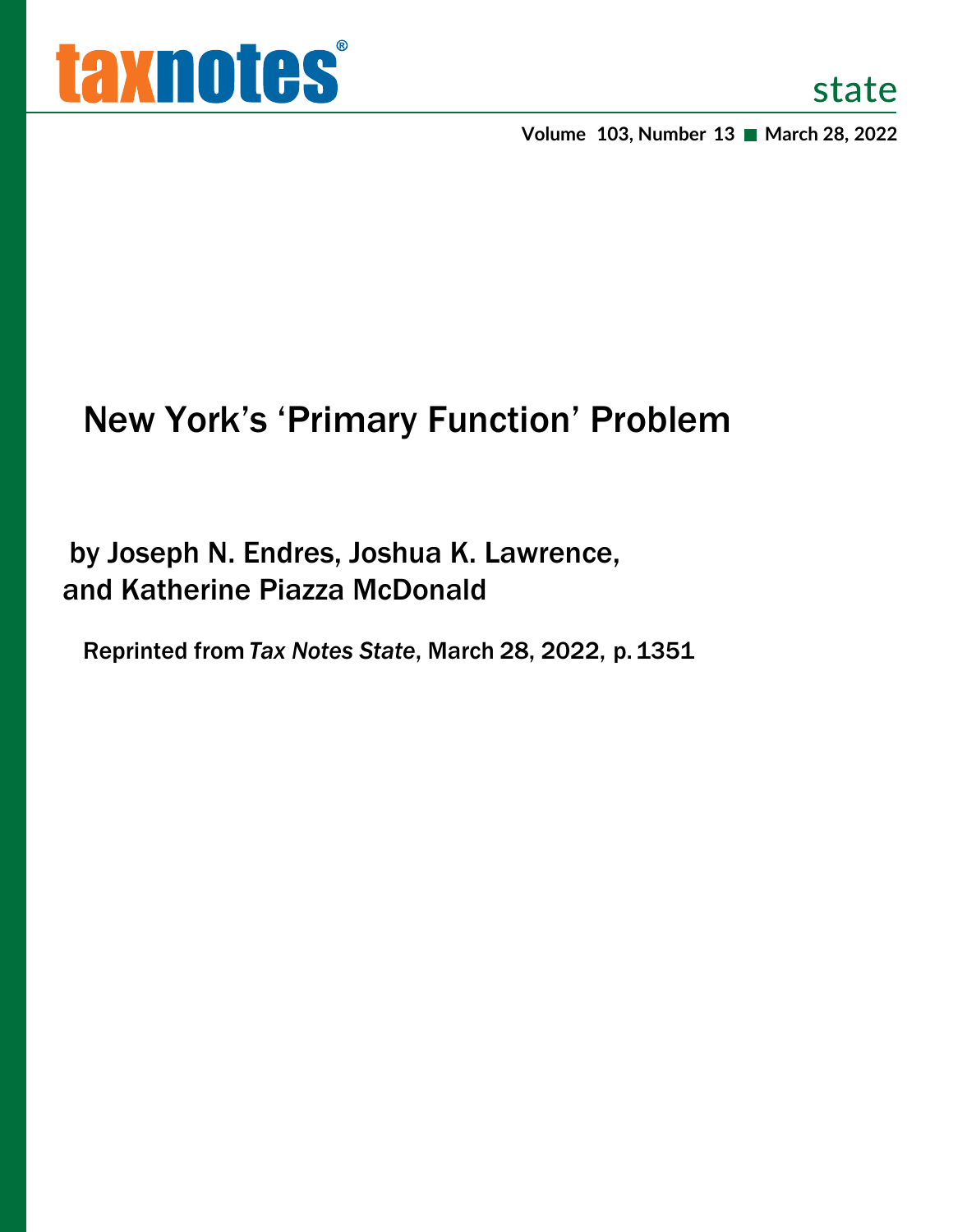# THE ENDRES ASSESSMENT

tax notes state

# **New York's 'Primary Function' Problem**

**by Joseph N. Endres, Joshua K. Lawrence, and Katherine Piazza McDonald**



Joseph N. Endres



Katherine Piazza McDonald



Joshua K. Lawrence

Joseph N. Endres and Joshua K. Lawrence are partners in the Buffalo and New York offices of Hodgson Russ LLP and Katherine Piazza McDonald is an associate in the New York office of Hodgson Russ LLP.

In this installment of The Endres Assessment, the

authors examine recent determinations on the taxation of information services and discuss the role of the "primary function" test in analyzing information services and other relevant types of transactions.

> Copyright 2022 Joseph N. Endres, Joshua K. Lawrence, and Katherine Piazza McDonald. All rights reserved.

The data is in, and it's not great news for New York's wide-ranging efforts to impose tax on "information services." New York's Department of Taxation and Finance has recently lost a string of administrative appeals in this area — with a number of those losses having been handed down in just the past couple of months. While information-services disputes are certainly not a rarity (it's been one of the most litigated areas in New York sales tax), this recent line of determinations has centered on a particularly important issue in these cases — the "primary function" test — and should provide practitioners with some valuable guidance on the limitations of New York's ability to tax a service as an information service. In this article, we'll take a closer look at these recent determinations and the role of the primary function test in analyzing not just information services but other relevant types of transactions.

## **New York's Tax on Information Services**

Before jumping into the decisions themselves, a little context is in order. Under New York tax law, only those services enumerated by statute are subject to sales and use tax. Among those, N.Y. Tax Law section  $1105(c)(1)$  imposes tax on:

The furnishing of information by printed, mimeographed or multigraphed manner or by duplicating written or printed matter in any other manner, including the services of collecting, compiling or analyzing information of any kind or nature and furnishing reports thereof to other persons.

The regulations put it more succinctly, defining an information service as "the collecting, compiling or analyzing information of any kind or nature and the furnishing reports thereof to other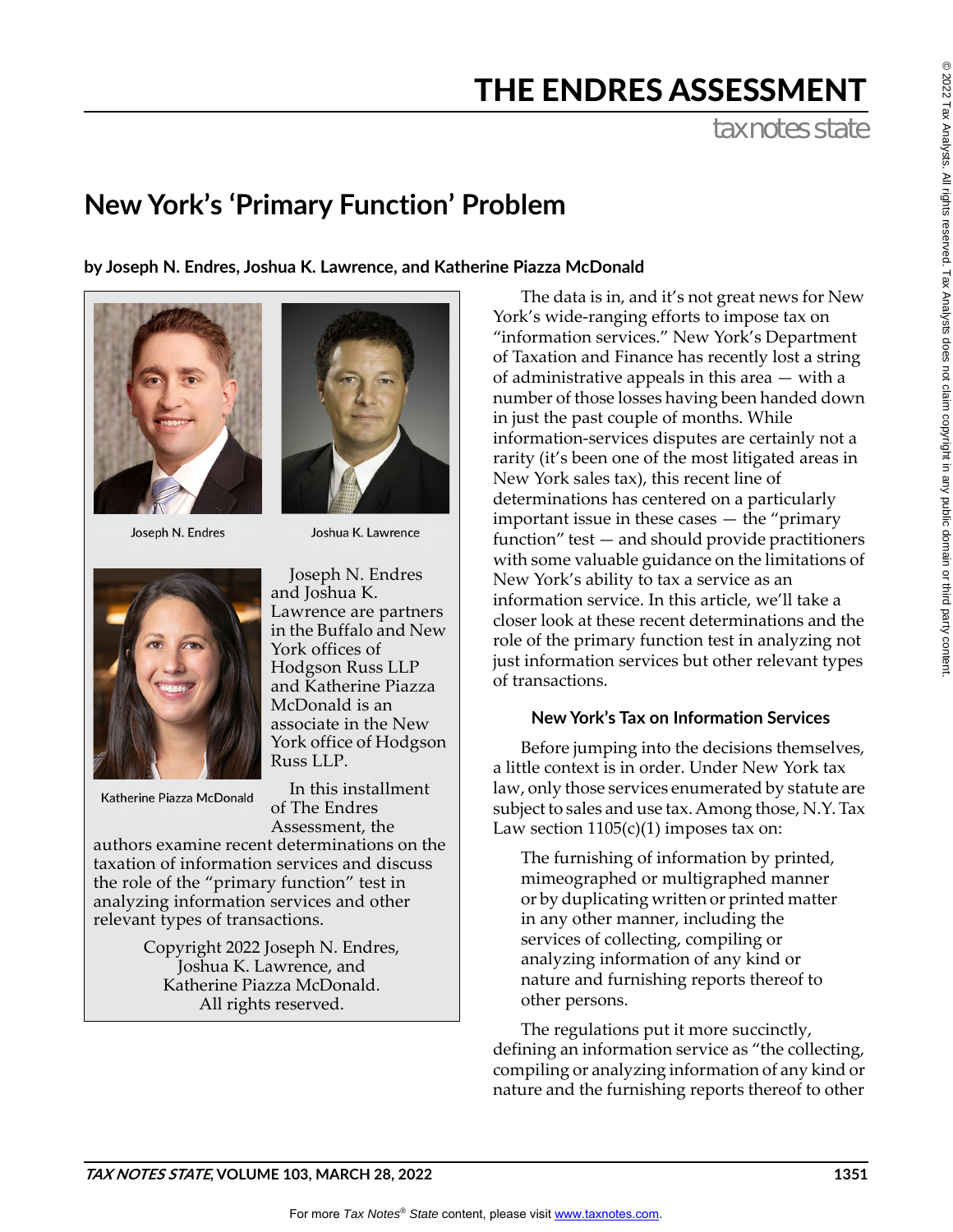persons."<sup>1</sup> Tax Law section 1105(c)(1) has not been substantially amended since information services became subject to tax in 1965 (does anyone still use mimeograph machines?). Yet the language has been interpreted broadly enough over the past 50 years (whether by courts or the tax department's own guidance) to encompass everything from title searches and horse-racing tip sheets to online business networking sites and searchable databases. With the rise of the digital economy and the vast amount of information available online, it's hard to identify many services that don't incorporate "information" in some fashion. And, not surprisingly, New York has been increasingly aggressive in its attempts to bring a wide array of services into the information services fold.

One important check on this ability comes from the statute itself, which excludes the furnishing of information that "is personal and individual in nature and which is not or may not be substantially incorporated into reports furnished to other persons."<sup>2</sup> Given the broad language of the imposition statute itself, most of the case law on information services has centered on this "personal and individual" exclusion, which allows businesses that could otherwise be deemed "furnishing information" to nonetheless escape tax if the services are catered directly to a particular client and the information doesn't derive from a "common source or a data repository that is not confidential and is widely accessible."<sup>3</sup> However, meeting the exclusion can be tough since even the *chance* that such "common database" information could be substantially incorporated into reports furnished to different clients can be sufficient to defeat it.<sup>4</sup>

The bar was raised even higher in 2019, with the New York Court of Appeals' decision in *Wegmans*. 5 The court held in *Wegmans* (over a

vigorous dissent) that a service providing "competitive price audits" to supermarkets failed the "personal and individual" test even though the audits were prepared based on items selected by the client and analyzed based on employees visiting competing supermarkets in person to observe the pricing practices on those items. To the dissenting justice, and to many New York practitioners, treating things that can be observed in a public setting, such as prices displayed on store shelves, as being derived from a nonconfidential and widely accessible source (that is, a common database) narrows the personal and individual exclusion beyond what the Legislature intended. The *Wegmans* court went a step further, however, and in a reversal of longstanding precedent from New York's Appellate Division, held that *exclusions* in sales tax imposition statutes must be construed the same as statutory *exemptions* — that is, narrowly, with any ambiguities resolved against the taxpayer and in favor of the tax department. That holding effectively upends the long-cited rule expressed by the Appellate Division that when "an exclusion from taxability is involved, it must be strictly construed in the taxpayer's favor."6

Suffice it to say that *Wegmans* has given the department the ammunition to even more aggressively pursue services it considers information services, and consequently it has magnified the importance of the primary function test when challenging assessments in this area.

#### **The Primary Function Test**

The primary function or "primary object" test is not unique to information services in New York — or even to the state of New York. Even states that don't tax services often employ a mode of analysis to determine whether the true object of the transaction is a nontaxable service or a taxable sale of tangible personal property. In New York, the "primary function" analysis stems from case law, perhaps best framed by the New York Tax Appeals Tribunal's decision in *Matter of SSOV '81*   $Ltd.$ <sup>7</sup>

 $^1$ N.Y. Comp. Codes R. & Regs. tit. 20, section 527.3(a).

 $N$ .Y. Tax Law section 1105(c)(1).

<sup>3</sup> *See Matter of ADP Collision Estimating Services v. New York State Tax Appeals Tribunal*, 188 A.D.2d 245 (3d Dep't 1993) (citing *Matter of Towne-Oller and Associates Inc. v. New York State Tax Commission*, 120 A.D.2d 873 (3d Dep't 1986)).

<sup>4</sup> *See, e.g.*, *Matter of Rich Products Corp. v. Chu*, 132 A.D.2d 175 (3d Dep't 1987).

<sup>5</sup> *Wegmans Food Markets Inc. v. New York Tax Appeals Tribunal*, 33 N.Y.3d 587 (2019).

<sup>6</sup> *Matter of Towne-Oller and Associates Inc.*, 120 A.D.2d 873 (citing *Matter of Grace v. New York State Tax Commission,* 37 N.Y.2d 193 (1975)).

<sup>&</sup>lt;sup>7</sup><br>Matter of SSOV '81 Ltd., DTA Nos. 810966 and 810967 (N.Y. Tax App. Trib. Jan. 19, 1995).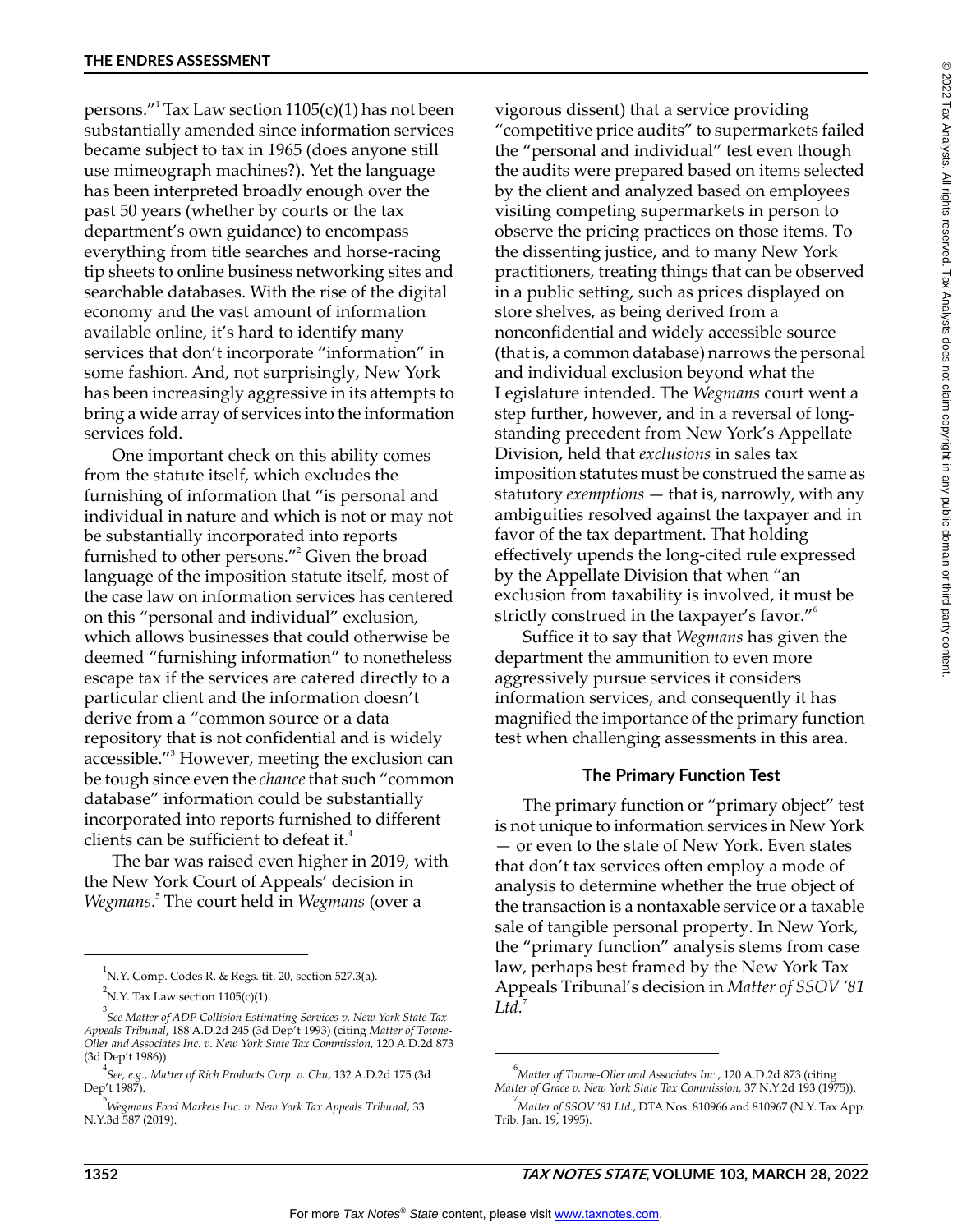In that case, the tribunal analyzed whether a matchmaking service through which members could access profiles and other information regarding potential singles was taxable. The tribunal made it clear that in construing whether a service qualifies as one of those enumerated in the tax law, the analysis "focuses on the service in its entirety, as opposed to reviewing the service by components or the means in which the service is effectuated." The tribunal emphasized that in the information services context, "the mere fact that information is transferred will not create a taxable event" or transform an otherwise nontaxable service into a taxable information service. It acknowledged that the shared member profile information may have provided a *means* through which the matchmaking service was accomplished, but viewed as a whole, the object of the service was to facilitate dating connections among members — a non-enumerated service. As the tribunal stated:

We cannot accept the Division's argument that the means by which a service is provided is the controlling factor in determining whether the subject service is taxable. To neglect the primary function of petitioners' business in order to dissect the service it provides into what appear to be taxable events stretches the application of [the sales tax] far beyond that contemplated by the Legislature.

Even before *SSOV* formalized the "primary function" concept, New York courts had already made it clear that Tax Law section 1105(c)(1) could not be triggered anytime information was "furnished" in the course of providing a service. Rather, the service subject to tax under section  $1105(c)(1)$  has been construed as "the sale of the service of furnishing information *by a business whose function it is to collect and disseminate information*."<sup>8</sup>

Despite this "primary function" limitation, the tax department has advanced aggressive arguments when dealing with vendors that incorporate information into their products. In fact, the tax department seems to have completely disregarded the holding in *SSOV*. In 2010 the tax department published a technical services bulletin memorandum that states, "A service is taxable as an information service if its primary function is one of the following: matching or networking services (examples include *online dating services*, physician matching services, and contractor locator services)."<sup>9</sup> Wait, what? Didn't *SSOV* conclude the exact opposite? The fact that one service uses the internet while the other is based on the exchange of hard copy profiles and videotapes should not change the taxability. It's this type of aggressive approach that led the tax department into some pretty indefensible positions.

### **The Tax Department's Terrible, Horrible, No Good, Very Bad Year on 'Primary Function'**

With this context in mind, let's look briefly at the recent string of administrative decisions in this area, which provide valuable insight into the facts and arguments that help make an effective "primary function" case.

1. *Matter of Breakdown Services*, DTA 829396 (N.Y. Tax App. Trib. Jan. 27, 2022).

The taxpayer in this case provided an internetbased casting facilitation service designed to connect casting directors seeking actors for roles in films, television shows, commercials, and so forth, with talent agents representing actors. The online platform allowed casting directors to post details describing their productions and the roles they needed filled (called breakdowns), and it allowed talent representatives (for a subscription fee) to search and view those descriptions, submit suggested actor clients for the roles, and manage audition requests and communications from casting directors.

The tax department asserted that the service constituted an information service under Tax Law section  $1105(c)(1)$  based on the assertion that the primary function of the service for subscribing talent representatives was the access to the information in the breakdowns, which were available to all who subscribed. But the tribunal did not have to look far to dismiss that argument.

<sup>8</sup> *Matter of Audell Petroleum v. New York State Commission,* 69 N.Y.2d 818 (1987) (emphasis added).

<sup>&</sup>lt;sup>9</sup><br>New York State Department of Taxation and Finance, "Sales and Compensating Use Tax Treatment of Certain Information Services," TSB- $M-10(7)S$  (July 19, 2010) (emphasis added).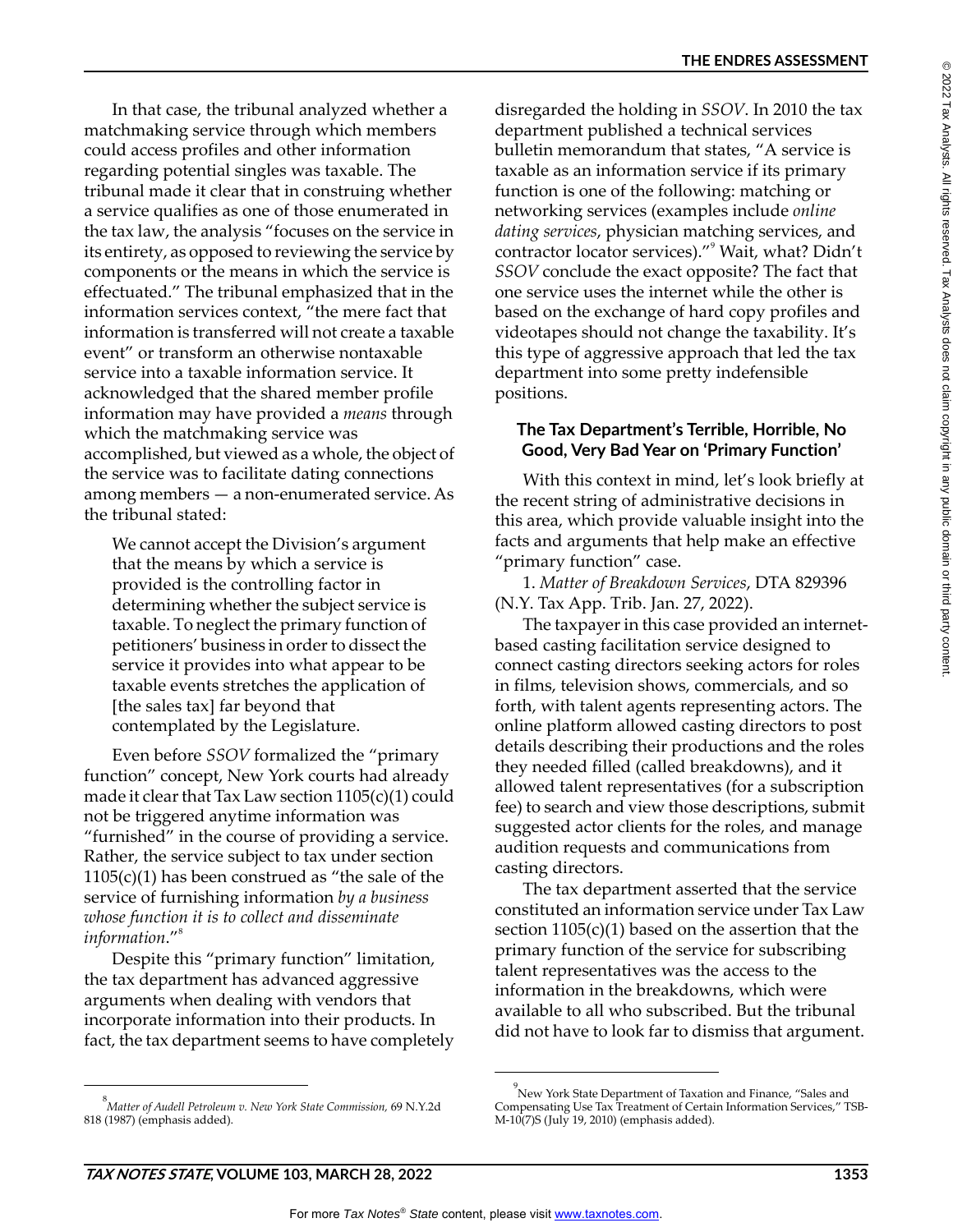It turned straight to *SSOV*, finding that the taxpayer's service of facilitating connections and communication between casting directors and talent representatives was analogous to the matchmaking services provided by SSOV. The tribunal highlighted the formal procedures that talent representatives had to follow in submitting their clients for posted roles and the ability (beyond merely viewing the posted breakdowns) to schedule auditions and communicate with casting directors. The tribunal distinguished the breakdown service from the apartment listing service found taxable in *Matter of Principal Connections*, 10 another often-cited information services case, noting that the service in *Principal Connections* merely offered access to a large listing of available apartments, whereas providing access to the casting breakdowns was merely one component of a larger service in the present case: "Unlike the apartment lists in *Principal Connections*, acting role descriptions have little value to talent representatives without the ability to submit actors for those acting roles."

2. *Matter of Lending Tree Inc.*, DTA No. 829714 (N.Y. Tax App. Trib. Dec. 9, 2021).

This administrative law judge determination is somewhat analogous to that in *Breakdown Services*, both in terms of facts and analysis. Here the petitioner operated an online marketplace designed to connect prospective borrowers seeking loans or other credit-based offerings with lenders looking for qualified borrowers. The service provided a platform over which borrowers could provide information on their financial status, type of loan sought, and so forth, and could be matched with a selection of prospective lenders. Based on the information provided by the borrower and a credit check run by the service, the service matched the borrower up with five lenders in the petitioner's network based on criteria they had provided, and it conveyed information to the borrower about the selected lenders (ratings, reviews, contact information, and so forth). Lenders paid the petitioner for the ability to participate in the marketplace —paying "match fees" for successful

matches and "closed loan fees" for loans actually closed by the lender and a matched borrower.

As with *Breakdown Services*, the ALJ turned to *SSOV* as a guide to the primary function analysis, finding that the object of the service — what lenders paid for — was not merely background and credit information on potential borrowers. Rather, the service's primary function was "to facilitate the writing of loans by its customers," the participating lenders. According to the ALJ, "While the provision of information does take place; i.e., petitioner's transmission of a prospective borrower's financial information and loan requirements to a matched lender, petitioner's primary function is to consummate a loan." This was evidenced in part by the closedloan fees that petitioner received, which were not paid unless the lender actually closed a loan with a matched borrower. The ALJ also pointed to the steps the petitioner took to help ensure that its matches resulted in closed loans, including criteria for allowing lenders to participate in the network and communicating with lenders during the closing process.

3. *Matter of Lender Consulting Services Inc.*, DTA No. 829198 (N.Y. Tax App. Trib. Dec. 2, 2021).

The petitioner in this case (which our firm litigated) was a real estate and environmental consulting firm whose services included preparing environmental risk assessments for banks and lenders. The "EA Quick" assessments at issue analyzed available information concerning the particular real estate parcel requested by the bank, as well as adjacent parcels within a specified radius, to assess the potential risk of environmental contamination on the site. The information reviewed included owner/ operator questionnaires, historical maps, public records, and a database report that the petitioner purchased that listed any information on the parcel or surrounding parcels appearing in governmental and environmental databases. The resulting reports, which were required to be signed by a qualified environmental professional, contained a summary of the information reviewed and issues identified, along with a risk rating (low, elevated, or high) and recommendations for further action or review. All the underlying information relied upon for the  $^{10}$ Matter of Principal Connections Ltd., DTA No. 818212 (N.Y. Tax App.  $\qquad$  report was included as an appendix to the report.

Trib. Feb. 12, 2004).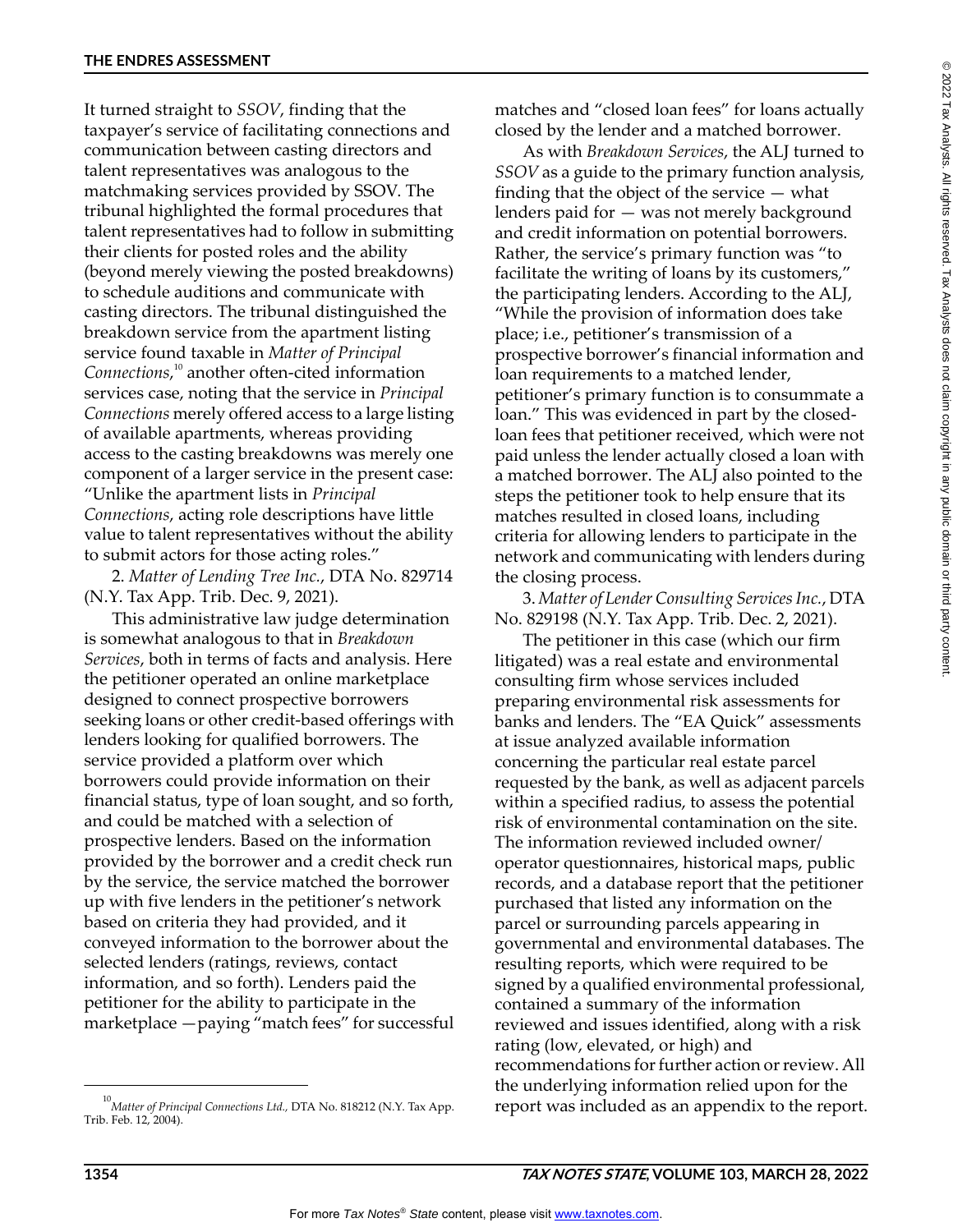The tax department argued that the primary function of the EA Quick reports was to provide lenders with publicly available information about the site (history, usage, and potential environmental concerns), and that they therefore constituted a taxable information service. The department acknowledged that the professional risk assessment was an aspect of the service but highlighted the sheer volume of information ultimately transferred to the client (for example, copies of the database reports, which often contained hundreds of pages of data, in contrast to the risk assessment, which typically numbered two to three pages). The ALJ disagreed, however, ruling that viewing the reports in their entirety, "their primary function is to provide financial institutions with a qualified environmental professional's review and opinion," not merely to collect and disseminate the underlying information relied upon. "The fact that petitioner includes the backup documentation used in making its opinion expressed in the report does not change the main purpose of the report," it said. Among the evidence found relevant by the ALJ was an affidavit from one of the petitioner's clients, a loan officer, who said the backup information would have little use to a bank without the services of petitioner's environmental professionals to interpret that information and assess risk.

One element of the ALJ's determination worth stressing is the initial discussion on the standard of review. As the ALJ emphasized, the threshold issue of whether a service falls within the ambit of Tax Law section  $1105(c)(1)$  in the first instance involves the applicability of a tax *imposition statute*. Since section 1105(c)(1) itself is an imposition statute, any ambiguities over whether a service falls within the definition of an information service must be resolved against the tax department and in favor of the taxpayer. $11$  As the ALJ noted, "in questions of statutory interpretation where the issue is the imposition of a tax, the statute cannot be read to allow the government to tax anything more than the clear terms of what the statute allows." Thus, in the

wake of *Wegmans*, taxpayers face a somewhat lighter burden (at least in terms of statutory interpretation) in challenging an assessment on a *primary function* basis than in attempting to prove that the services constitute information services of a "personal and individual" nature. Indeed, the ALJ, for the sake of completeness, did analyze whether the EA Quick reports would meet the personal and individual exclusion if they were deemed an information service holding (citing *Wegmans*) that the reports would fail the test by virtue of the public database information included.

4. *Matter of Marketshare Partners LLC*, DTA No. 828562 (N.Y. Tax App. Trib. Dec. 3, 2020).

This ALJ determination dates to December 2020, but is relevant for its robust primary function analysis, applied to a complicated set of facts involving a company that provided various marketing services to advertisers, media companies, and advertising agencies. In the determination, two out of three of the service offerings deemed by the tax department to be information services were found nontaxable under the primary function test, even though all three services involved the collection and analysis of large volumes of data. $^{12}$ 

The ALJ found that neither the petitioner's "advertiser service" nor its "media company service" constituted an information service under Tax Law section  $1105(c)(1)$ . Both services involved gathering data from the client and from third-party sources to develop strategy recommendations and analytic modeling to increase marketing performance (for example, for advertisers, ways to best allocate advertising spending across various products, media, geographic areas, and so forth; and for media companies, ways to best represent the value of their platforms to advertisers). The results and models were provided to clients via both inperson presentations and access to an online platform from which clients could run models and create reports.

<sup>11</sup> *See Matter of Grace*, 37 N.Y.2d 193, *lv. denied,* 37 N.Y.2d 816 (1975).

<sup>&</sup>lt;sup>12</sup> Note that N.Y. Tax Law section  $1105(c)(1)$  excludes "the services of advertising" from taxable information services. Considering how much data is now used to target recipients for digital advertising, and considering how closely data companies are now involved in the delivery of digital ads, the distinction between taxable information and nontaxable advertising is unclear, to say the least.